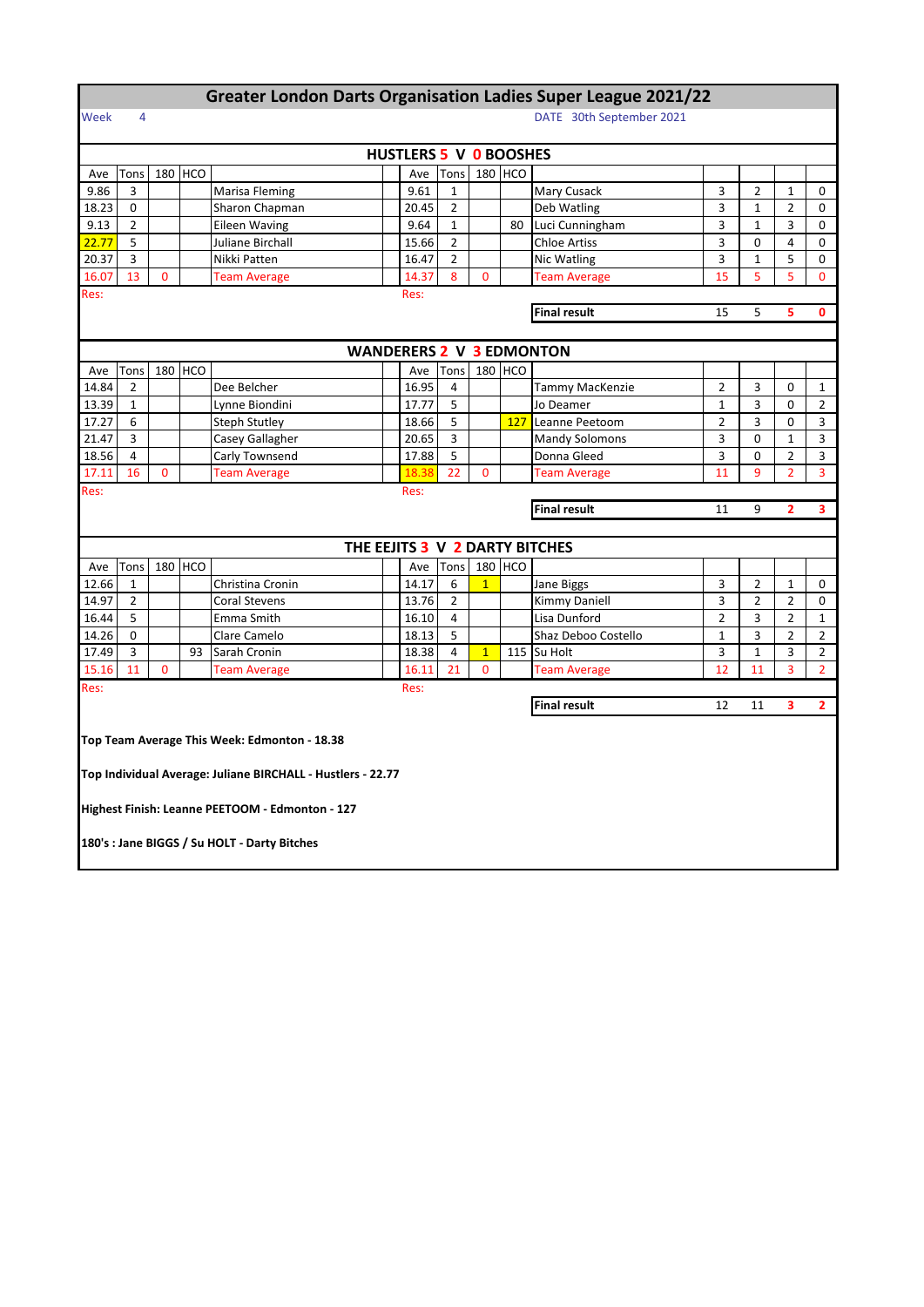|                             | <b>GLDO Ladies Super League 2021/22</b> |                        |                |                |                |                |    |             |             |                 |  |  |  |  |  |
|-----------------------------|-----------------------------------------|------------------------|----------------|----------------|----------------|----------------|----|-------------|-------------|-----------------|--|--|--|--|--|
|                             | Week 4 - 30th September 2021            |                        |                |                |                |                |    |             |             |                 |  |  |  |  |  |
|                             |                                         |                        |                | <b>MATCHES</b> |                | <b>SINGLES</b> |    | <b>LEGS</b> |             |                 |  |  |  |  |  |
| Last<br><u>Week</u><br>This | Week                                    | <b>TEAM</b>            | P              | W              | L              | <b>WON</b>     | F  | A           | <b>Diff</b> | <b>PTS</b>      |  |  |  |  |  |
|                             |                                         | <b>1 EDMONTON</b>      | 4              | 4              | $\overline{0}$ | 18             | 54 | 21          | 33          | 18              |  |  |  |  |  |
| 2                           |                                         | 2 WANDERERS            | 4              | 3              |                | 14             | 50 | 24          | 26          | 14              |  |  |  |  |  |
| 3                           |                                         | 3 HUSTLERS             | 4              | 2              | $\overline{2}$ | 11             | 40 | 34          | 6           | 11              |  |  |  |  |  |
|                             |                                         | 4BOOSHES               | 4              |                | 3              | 6              | 27 | 45          | $-18$       | $6\phantom{1}6$ |  |  |  |  |  |
| $6\phantom{1}$              |                                         | <b>5 THE EEJITS</b>    | 4              |                | 3              | 6              | 26 | 50          | $-24$       | 6               |  |  |  |  |  |
| $5\phantom{1}$              |                                         | <b>6 DARTY BITCHES</b> | $\overline{4}$ |                | 3              | 5              | 27 | 50          | $-23$       | 5               |  |  |  |  |  |